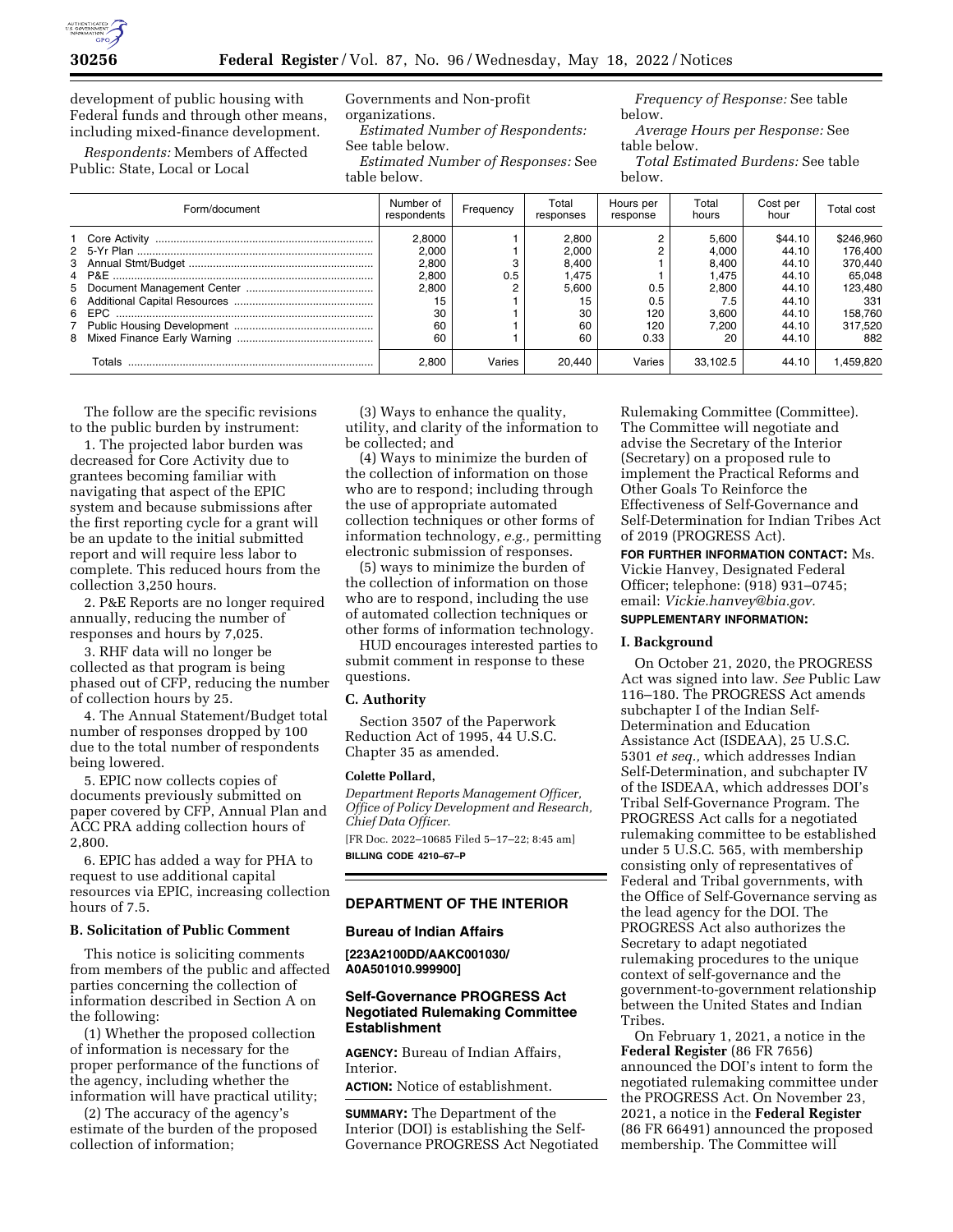negotiate and advise the Secretary on a proposed rule to implement the Practical Reforms and Other Goals To Reinforce the Effectiveness of Self-Governance and Self-Determination for Indian Tribes Act of 2019 (PROGRESS Act). The November 23, 2021, notice discussed the issues to be negotiated and the interest group representatives proposed as members of the Committee. The Secretary received additional proposed nominations in response to the notice and considered the nominations based on the qualifications outlined in the notice for approval. The

nominees were approved to join the Committee and are included in this **Federal Register** notice.

The purpose of the Committee is to serve as an advisory committee under the Federal Advisory Committee Act (FACA) (5 U.S.C. App.), and the Negotiated Rulemaking Act of 1996 (NRA) (5 U.S.C. 561 *et seq.*). The Committee will use a negotiated rulemaking process to develop regulations for implementation of the PROGRESS Act to amend, delete, and add provisions to the existing regulations at 25 CFR part 1000 Annual Funding Agreements Under the Tribal Self-Government Act Amendments to the Indian Self-Determination and Education Act, which addresses Tribal Self-Governance compacts. All open public meetings will be published in future **Federal Register** notice.

### **II. Committee Membership**

The Committee will be formed in full compliance with the requirements of the NRA, FACA, and the PROGRESS Act. The Secretary appoints the following seven primary Tribal representatives to the Committee.

| Appointed primary tribal representative | Affiliation                                                                                                                                                                                                    |
|-----------------------------------------|----------------------------------------------------------------------------------------------------------------------------------------------------------------------------------------------------------------|
|                                         | Jamestown S'Klallam Tribe.<br>Mille Lacs Band of Ojibwe.<br>Central Council of the Tlingit and Haida Indian Tribes of Alaska.<br>The Confederated Salish and Kootenai Tribes of the Flathead Reserva-<br>tion. |
|                                         | Choctaw Nation of Oklahoma.<br>Karuk Tribe.                                                                                                                                                                    |

The Secretary appoints the following seven alternate Tribal representatives:

| Appointed alternate tribal representative                                         | Affiliation                                                                                                                                                                        |
|-----------------------------------------------------------------------------------|------------------------------------------------------------------------------------------------------------------------------------------------------------------------------------|
| Gerry Hope, Transportation Director, Former Tribal Leader  Sitka Tribe of Alaska. | Confederated Tribes of the Umatilla Indian Reservation.<br><sup>1</sup> Oneida Nation.<br>Sac and Fox Nation.<br>Central Council of the Tlingit and Haida Indian Tribes of Alaska. |

The Secretary appoints the following six primary Federal representatives:

| Name                                                                                                                                                                                                                                             | Affiliation                                                                                                                                                                                         |
|--------------------------------------------------------------------------------------------------------------------------------------------------------------------------------------------------------------------------------------------------|-----------------------------------------------------------------------------------------------------------------------------------------------------------------------------------------------------|
|                                                                                                                                                                                                                                                  | Office of Self-Governance, Assistant Secretary—Indian Affairs.<br>Division of Indian Affairs, Office of the Solicitor.<br>National Conservation Lands, Bureau of Land and Minerals Manage-<br>ment. |
| Scott Aikin, National Native American Programs Coordinator    U.S. Fish and Wildlife Service Head Quarters.<br>Rose Petoskey, Senior Counselor to the Assistant Secretary—Indian   Office of the Assistant Secretary—Indian Affairs.<br>Affairs. |                                                                                                                                                                                                     |

The Secretary appoints the following six alternate Federal representatives:

| Name                                                                                                                                                                                                                        | Affiliation                                                                                                                                                       |
|-----------------------------------------------------------------------------------------------------------------------------------------------------------------------------------------------------------------------------|-------------------------------------------------------------------------------------------------------------------------------------------------------------------|
| Vicki Cook, Native American and International Affairs Office    Bureau of Reclamation.<br>Samuel Kohn, Senior Counselor to the Assistant Secretary—Indian Af-   Office of the Assistant Secretary—Indian Affairs.<br>fairs. | Office of Self-Governance, Assistant Secretary—Indian Affairs.<br>Division of Indian Affairs, Office of the Solicitor.<br>Bureau of Land and Minerals Management. |